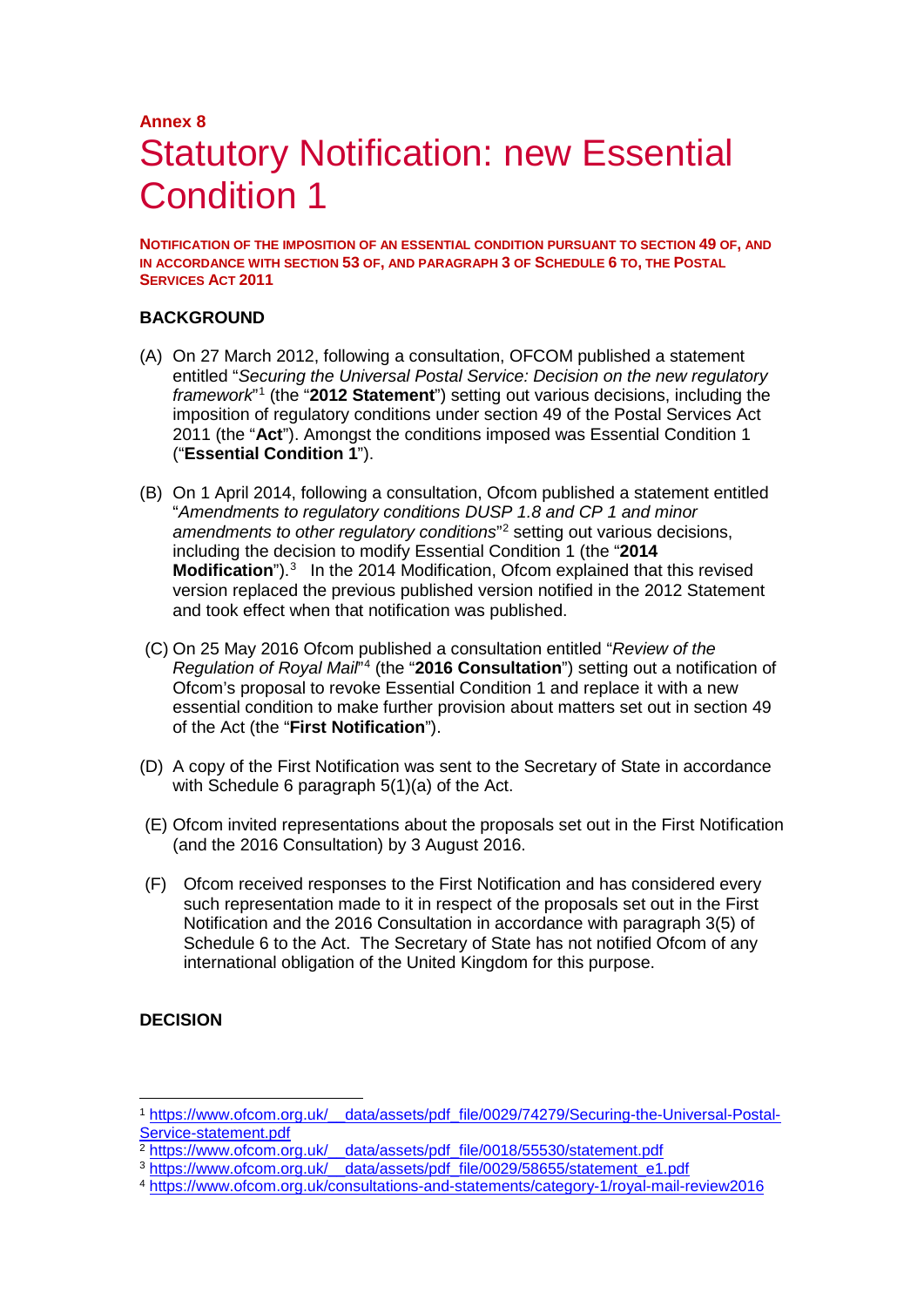- 1. In accordance with section 53 of, and paragraph 3 of Schedule 6 to, the Act and pursuant to powers and duties in section 49 of the Act:
	- (a) Ofcom hereby revokes Essential Condition 1 with effect from the date of publication of this Notification. Section 16 of the Interpretation Act 1978 shall apply as if this revocation were a repeal of an enactment by an Act of Parliament.
	- (b) Ofcom hereby imposes a new essential condition, as specified in the Schedule to this Notification, to make further provision about matters set out in section 49 of the Act, which shall take effect on the date of publication of this Notification and shall have effect until the publication of a notification under the Act revoking such condition.
- 2. The effect of, and Ofcom's reasons for making, this decision are set out in the accompanying statement.

#### **Ofcom's duties and legal tests**

- 3. Ofcom is satisfied that this decision satisfies the general test in paragraph 1 of Schedule 6 to the Act.
- 4. In making this decision, Ofcom has considered and acted in accordance with its principal duty in section 29 of the Act and its general duties in section 3 of the Communications Act 2003.

#### **Interpretation**

- 5. Except insofar as the context otherwise requires, words or expressions shall have the meaning assigned to them in this Notification and otherwise any word or expression shall have the same meaning as it has been ascribed for the purpose of Part 3 of the Act or for the purpose of Essential Condition 1 (as relevant).
- 6. In this Notification—
	- (c) **"2012 Statement"** has the meaning given to it in recital (A) to this Notification;
	- (d) "**2014 Modification**" has the meaning given to it in recital (B) to this Notification;
	- (e) "**2016 Consultation**" has the meaning given to it in recital (C) to this Notification;
	- (f) "**Act**" means the Postal Services Act 2011 (c.5);
	- (g) "**Essential Condition 1**" means the essential condition referred to in recital (A) to this Notification as modified and replaced by the 2014 Modification;
	- (h) "**First Notification**" has the meaning given to it in recital (C) to this Notification; and
	- (i) "**Ofcom**" means the Office of Communications.
- 7. For the purpose of interpreting this Notification—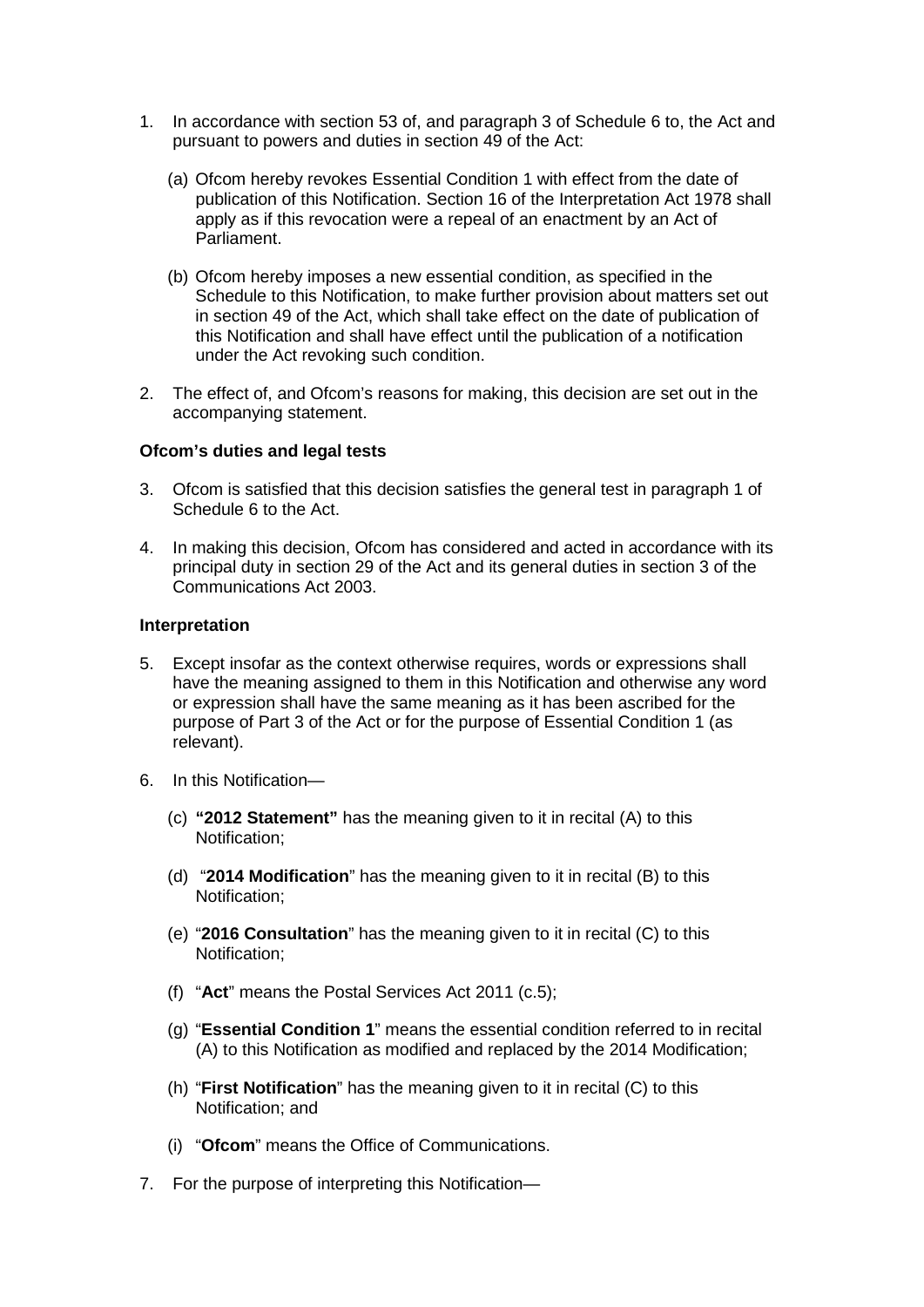- (a) headings and titles shall be disregarded;
- (b) expressions cognate with those referred to in this Notification shall be construed accordingly;
- (c) the Interpretation Act 1978 (c. 30) shall apply as if this Notification were an Act of Parliament.
- 8. The Schedule to this Notification shall form part of this Notification.

Signed by

leerley.

#### **Jonathan Oxley**

#### **Group Director, Competition Group**

A person duly authorised by Ofcom under paragraph 18 of the Schedule to the Office of Communications Act 2002

1 March 2017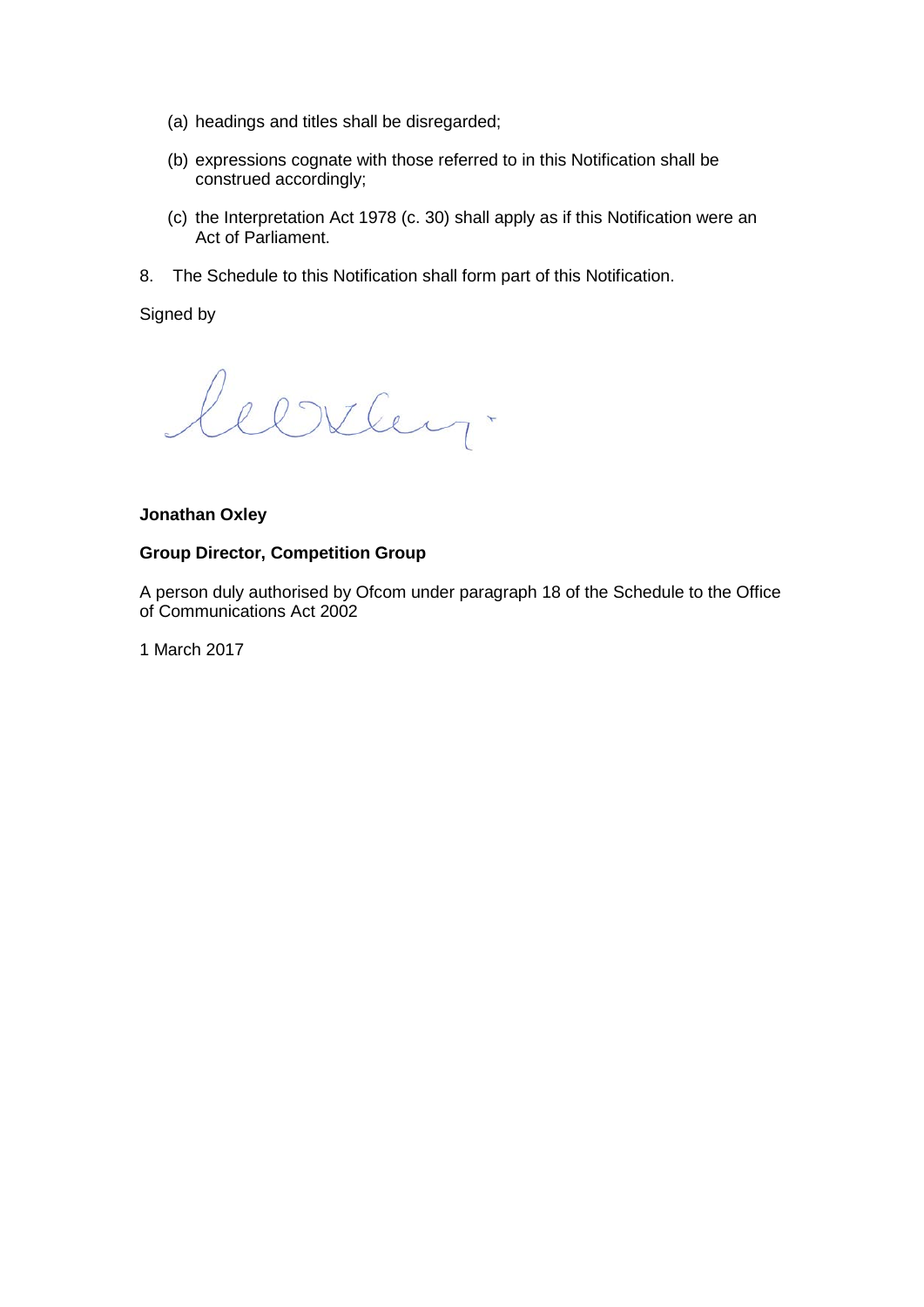# Essential Condition 1

#### **ESSENTIAL CONDITION 1**

#### **1.1. Application, Definitions and Interpretation**

| $E$ 1.1.1 | This Essential Condition shall apply to relevant postal operators.                                                                                                                                                                                                                                                                                                                           |
|-----------|----------------------------------------------------------------------------------------------------------------------------------------------------------------------------------------------------------------------------------------------------------------------------------------------------------------------------------------------------------------------------------------------|
| E 1.1.2   | In this Essential Condition-                                                                                                                                                                                                                                                                                                                                                                 |
|           | (a) "access operator" means a postal operator that is party to a USP<br>Access Agreement with the universal service provider;                                                                                                                                                                                                                                                                |
|           | (b) "Act" means the Postal Services Act 2011 (c.5);                                                                                                                                                                                                                                                                                                                                          |
|           | (c) "closed user group network" means a system providing for the<br>conveyance of postal packets (and the incidental services of<br>receiving, collecting, sorting and delivering postal packets)<br>between:                                                                                                                                                                                |
|           | i. the premises of one firm and another firm:                                                                                                                                                                                                                                                                                                                                                |
|           | ii. a government department and a third party firm;                                                                                                                                                                                                                                                                                                                                          |
|           | iii. branches and/or units in the same firm; or                                                                                                                                                                                                                                                                                                                                              |
|           | iv. government departments,                                                                                                                                                                                                                                                                                                                                                                  |
|           | where both the sender and the recipient of the postal packets<br>have entered into specific arrangements with the postal operator<br>for the conveyance of postal packets to or from other members of<br>that system, which, for the avoidance of doubt, includes a<br>document exchange;                                                                                                    |
|           | (d) "Consumer Advocacy Bodies" means Citizens Advice, Citizens<br>Advice Scotland and the General Consumer Council for Northern<br>Ireland;                                                                                                                                                                                                                                                  |
|           | (e) "damage" means, in relation to a relevant postal packet, any<br>physical damage to a relevant postal packet (other than damage<br>caused by interference or accidental damage) occurring after the<br>time of acceptance of that relevant postal packet by the relevant<br>postal operator and before its delivery to the person to whom or at<br>the premises to which it is addressed; |
|           | "DUSP condition" means a designated USP condition imposed<br>(f)<br>under s.36 of the Act;                                                                                                                                                                                                                                                                                                   |
|           | (g) "express and secured service" means a service involving the<br>conveyance of postal packets and any incidental services of<br>collecting, sorting and delivering those postal packets which have<br>at least one of the following features:                                                                                                                                              |
|           | i.<br>a guarantee for delivery by a certain time or date;                                                                                                                                                                                                                                                                                                                                    |
|           | ii.<br>a facility enabling the sender and the recipient to monitor the<br>progress of a postal packet through the postal operator's                                                                                                                                                                                                                                                          |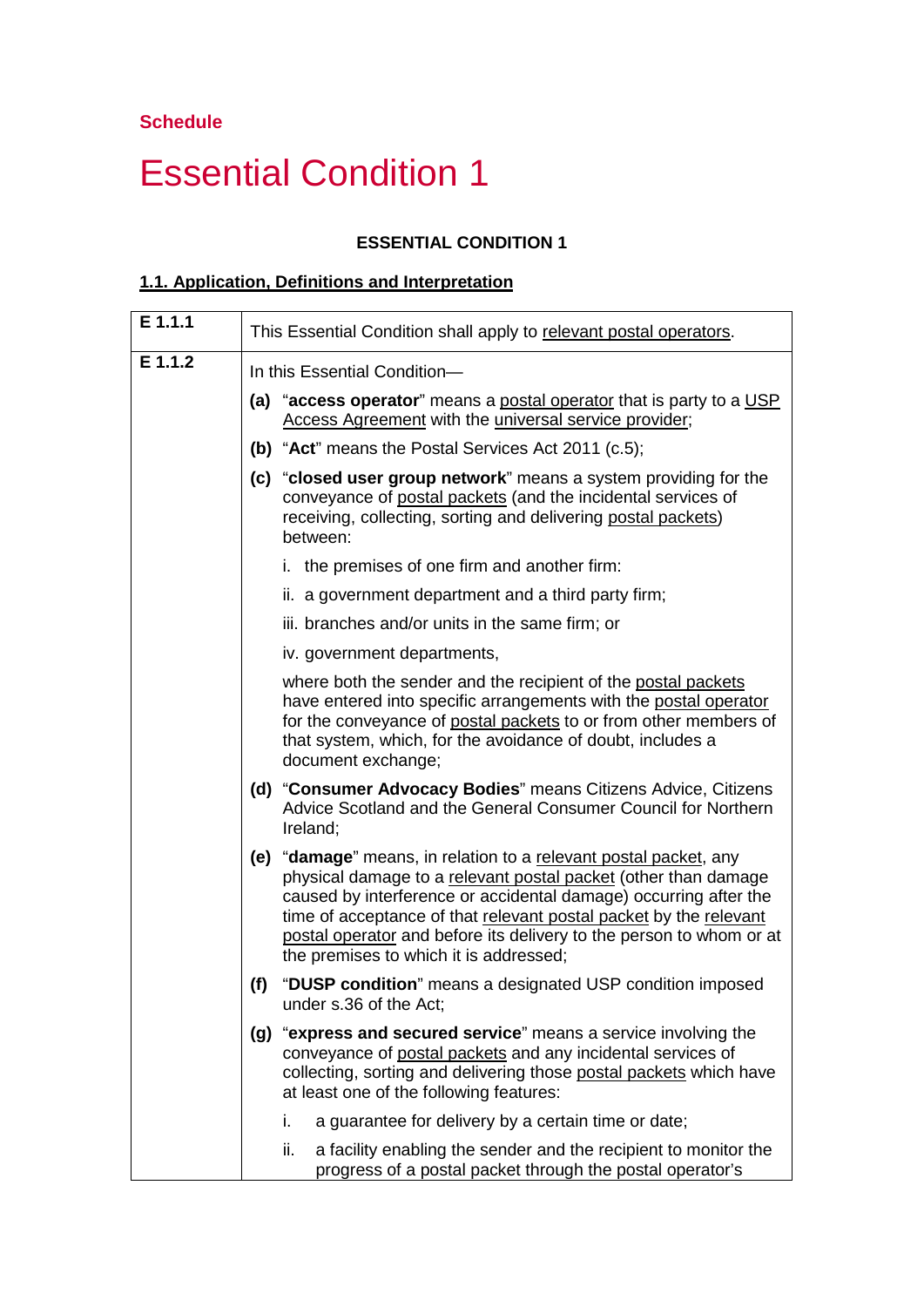| network, including confirmation of delivery;<br>(h) "interference" means interference with a relevant postal packet<br>contrary to sections 83 or 84 of the Postal Services Act 2000;                                                                                                                                                                                                                                                                                                                                                                                                                                              |  |
|------------------------------------------------------------------------------------------------------------------------------------------------------------------------------------------------------------------------------------------------------------------------------------------------------------------------------------------------------------------------------------------------------------------------------------------------------------------------------------------------------------------------------------------------------------------------------------------------------------------------------------|--|
|                                                                                                                                                                                                                                                                                                                                                                                                                                                                                                                                                                                                                                    |  |
|                                                                                                                                                                                                                                                                                                                                                                                                                                                                                                                                                                                                                                    |  |
| (i)<br>"intermediary postal operator" means an <b>access operator</b> or any<br>other postal operator that hands over postal packets to another<br>postal operator (including but not limited to the <i>universal service</i><br>provider) for subsequent conveyance and delivery to the intended<br>recipients of the postal packets;                                                                                                                                                                                                                                                                                             |  |
| "loss" means the physical loss of a relevant postal packet, other<br>(j)<br>than as a result of:                                                                                                                                                                                                                                                                                                                                                                                                                                                                                                                                   |  |
| i. having been stolen,                                                                                                                                                                                                                                                                                                                                                                                                                                                                                                                                                                                                             |  |
| ii. being incorrectly addressed,                                                                                                                                                                                                                                                                                                                                                                                                                                                                                                                                                                                                   |  |
| at any time after the acceptance of that relevant postal packet by<br>the relevant postal operator and before its delivery to the person<br>to whom or at the premises to which it is addressed. Save where<br>the context otherwise indicates, loss includes a failure by the<br>relevant postal operator to deliver that relevant postal packet (i)<br>within 15 working days of its due date of delivery or (ii) within such<br>lesser period of time of its due date of delivery as the relevant<br>postal operator may adopt for its own operational or contractual<br>purposes to treat the relevant postal packet as lost); |  |
| (k) "Mail Integrity Objectives" has the meaning given in E1.2.1;                                                                                                                                                                                                                                                                                                                                                                                                                                                                                                                                                                   |  |
| (1)<br>" <b>public holiday</b> " means Christmas Day, Good Friday or a day<br>which is a bank holiday under the Banking and Financial Dealings<br>Act 1971 in any part of the United Kingdom, and in relation to a<br>particular territory, any day in relation to which OFCOM has by<br>direction stated that exceptional circumstances require it to be<br>treated as a public holiday;                                                                                                                                                                                                                                          |  |
| (m) "relevant employees" means permanent, temporary, casual or<br>part time employees or workers (including those under a contract<br>for service), who are (or may be) involved in conveying, receiving,<br>collecting, sorting, delivering or otherwise handling relevant postal<br>packets;                                                                                                                                                                                                                                                                                                                                     |  |
| (n) "relevant letter" means a postal packet that is up to no more<br>than 353mm in length, up to no more than 250mm in width, up to<br>no more than 25mm thick and which weighs up to no more than<br>750g;                                                                                                                                                                                                                                                                                                                                                                                                                        |  |
| (o) "relevant letters postal service" means a service of conveying<br>relevant letters from one place to another by post and the<br>incidental services of receiving, collecting, sorting and delivering<br>relevant letters, excluding:                                                                                                                                                                                                                                                                                                                                                                                           |  |
| i.<br>services for which the postal operator has not received any<br>payment, reward, profit or advantage with respect to the                                                                                                                                                                                                                                                                                                                                                                                                                                                                                                      |  |
| conveyance of the relevant letters;                                                                                                                                                                                                                                                                                                                                                                                                                                                                                                                                                                                                |  |
| ii.<br>services provided by a charity which comprise solely the<br>collection, conveyance and delivery of Christmas cards;                                                                                                                                                                                                                                                                                                                                                                                                                                                                                                         |  |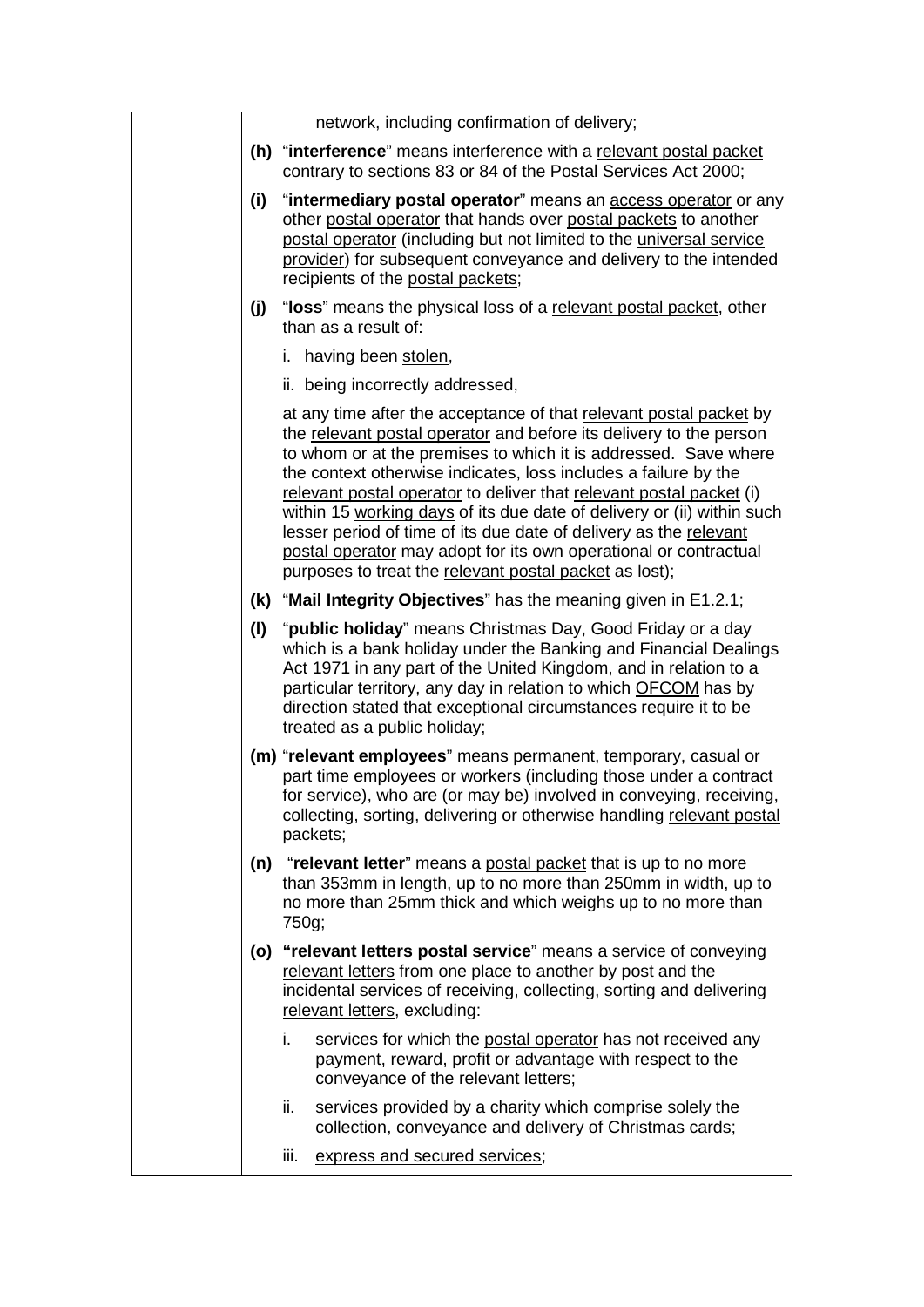|     | services consisting of the conveyance of relevant letters<br>iv.<br>within a closed user group network;                                                                                                                                                                                                                                                                                                                                     |
|-----|---------------------------------------------------------------------------------------------------------------------------------------------------------------------------------------------------------------------------------------------------------------------------------------------------------------------------------------------------------------------------------------------------------------------------------------------|
|     | services provided while acting in the capacity of an<br>۷.<br>intermediary postal operator; and                                                                                                                                                                                                                                                                                                                                             |
|     | services consisting of conveying relevant letters, which have<br>vi.<br>been sent from a location outside of the United Kingdom and<br>which are addressed for delivery to a location outside of the<br>United Kingdom, out of the United Kingdom;                                                                                                                                                                                          |
|     | (p) "relevant period" means any year beginning on 1 April and<br>ending on 31 March;                                                                                                                                                                                                                                                                                                                                                        |
|     | (q) "relevant postal operator" means a postal operator that<br>provides a relevant postal service;                                                                                                                                                                                                                                                                                                                                          |
|     | (r) "relevant postal packet" means a postal packet which is<br>conveyed in the provision of a relevant postal service;                                                                                                                                                                                                                                                                                                                      |
|     | (s) "relevant postal service" means a relevant letters postal service<br>or an untracked DUSP parcel service;                                                                                                                                                                                                                                                                                                                               |
|     | (t) "stolen" means misappropriated contrary to the Theft Act 1968;                                                                                                                                                                                                                                                                                                                                                                          |
|     | (u) "substantially delayed" means that a relevant postal packet is<br>not delivered (i) within 15 working days of its due date of delivery<br>or (ii) within such lesser period of time of its due date of delivery<br>as the relevant postal operator may adopt for its own operational<br>or contractual purposes to treat the relevant postal packet as lost,<br>but is subsequently delivered after that period of time has<br>elapsed; |
|     | (v) "theft" means misappropriation contrary to the Theft Act 1968;                                                                                                                                                                                                                                                                                                                                                                          |
|     | (w) "untracked DUSP parcel service" means a service of conveying<br>postal packets which exceed the dimensions and/or weight of a<br>relevant letter from one place to another by post (and the<br>incidental services of receiving, collecting, sorting and delivering<br>those postal packets), which:                                                                                                                                    |
|     | the universal service provider is required to provide under a<br>i.<br>DUSP condition; and                                                                                                                                                                                                                                                                                                                                                  |
|     | ii.<br>is not an express or secured service;                                                                                                                                                                                                                                                                                                                                                                                                |
| (x) | "USP Access Agreement" means an agreement under which the<br>universal service provider provides access to its postal network in<br>accordance with requirements set out in a condition imposed<br>under section 38 of the Act;                                                                                                                                                                                                             |
|     | (y) "working day" means any day which is not a Sunday or a public<br>holiday.                                                                                                                                                                                                                                                                                                                                                               |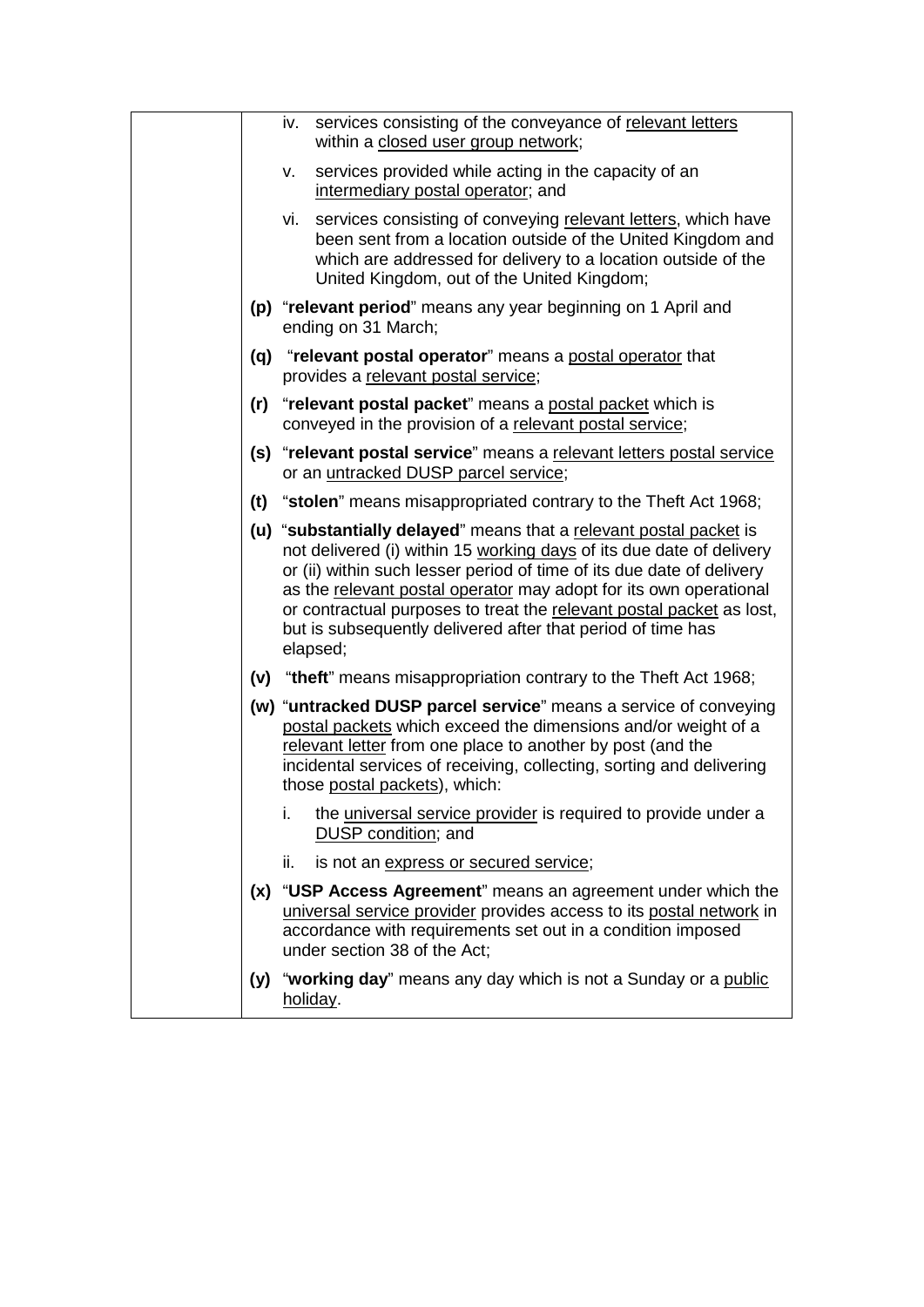| E 1.1.3 | For the purpose of interpreting this Essential Condition-                                                                                                                         |
|---------|-----------------------------------------------------------------------------------------------------------------------------------------------------------------------------------|
|         | except in so far as the context otherwise requires, any word or<br>(a)<br>expression shall have the same meaning as it has been ascribed<br>for the purpose of Part 3 of the Act; |
|         | headings and titles shall be disregarded;<br>(b)                                                                                                                                  |
|         | expressions cognate with those referred to in this Essential<br>(C)<br>Condition shall be construed accordingly; and                                                              |
|         | the Interpretation Act 1978 (c. 30) shall apply as if this Essential<br>(d)<br>Condition were an Act of Parliament.                                                               |
|         |                                                                                                                                                                                   |

### **1.2. Obligation to protect the integrity of mail**

| $E$ 1.2.1 | A relevant postal operator shall protect the integrity of mail by:                                                                                       |
|-----------|----------------------------------------------------------------------------------------------------------------------------------------------------------|
|           | taking all reasonable steps to minimise the exposure of relevant<br>(a)<br>postal packets to the risk of loss, theft, damage and/or<br>interference; and |
|           | taking all reasonable steps to address mail integrity issues<br>promptly when they arise (the "Mail Integrity Objectives").                              |

## **1.3 Obligation to implement and adhere to appropriate policies and procedures**

| $E$ 1.3.1 | For the purpose of achieving compliance with the Mail Integrity<br>Objectives, a relevant postal operator shall establish, maintain and<br>adhere to policies and procedures which satisfy the requirements of E<br>1.3.2 to E 1.3.5.                                                                                                                                                                                                                                                                        |
|-----------|--------------------------------------------------------------------------------------------------------------------------------------------------------------------------------------------------------------------------------------------------------------------------------------------------------------------------------------------------------------------------------------------------------------------------------------------------------------------------------------------------------------|
|           | In designing the relevant policies and procedures, a relevant postal<br>operator shall have regard to the need to ensure that they are<br>proportionate to the scale of the relevant postal services undertaken<br>by the relevant postal operator and the level of risk to mail integrity in<br>relation to the activities concerned.                                                                                                                                                                       |
| E 1.3.2   | Recruitment of relevant employees: a relevant postal operator shall<br>establish, maintain and adhere to recruitment policies in relation to the<br>employment or use of relevant employees, and any other temporary,<br>casual or part time employees or workers (including those under a<br>contract for service) who are reasonably likely to have access to<br>relevant postal packets in the course of their work, that are designed<br>to facilitate the achievement of the Mail Integrity Objectives. |
| $E$ 1.3.3 | Training relevant employees: a relevant postal operator shall<br>establish, maintain and adhere to a training policy that provides for<br>relevant employees to receive initial and ongoing training so as to<br>facilitate achievement of the Mail Integrity Objectives. This must cover:                                                                                                                                                                                                                   |
|           | (a) ensuring relevant employees are informed of the provisions of<br>sections 83 and 84 of the Postal Services Act 2000 and made<br>aware of the seriousness of the offences detailed in those                                                                                                                                                                                                                                                                                                               |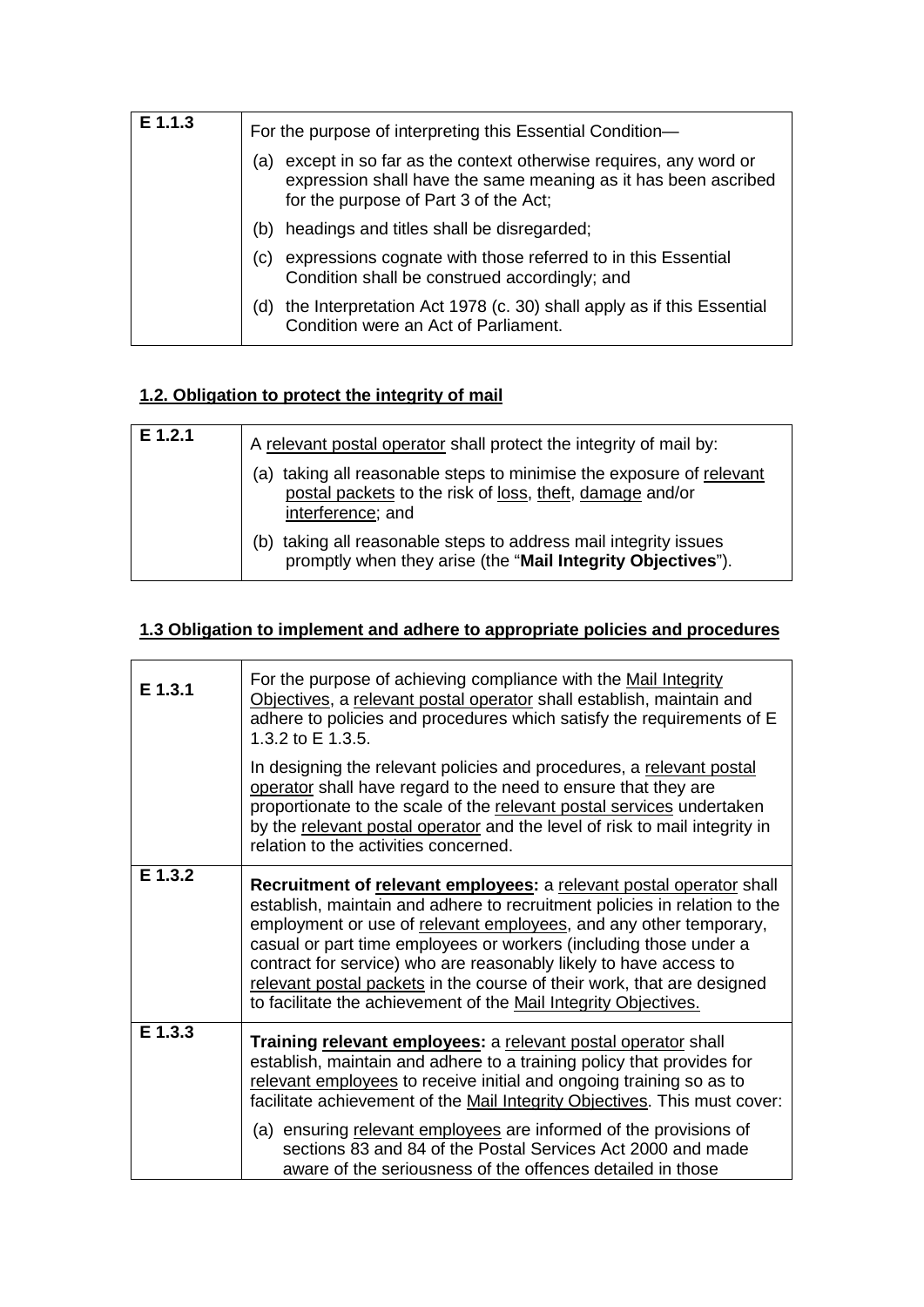|         | sections; and                                                                                                                                                                                                                                                                                                                                                                     |
|---------|-----------------------------------------------------------------------------------------------------------------------------------------------------------------------------------------------------------------------------------------------------------------------------------------------------------------------------------------------------------------------------------|
|         | (b) making relevant employees aware of the standards of conduct in<br>relation to facilitating achievement of the Mail Integrity Objectives<br>the relevant postal operator requires relevant employees to meet.                                                                                                                                                                  |
| E 1.3.4 | Disciplinary Procedures: a relevant postal operator shall establish,<br>maintain and adhere to a disciplinary policy in relation to the treatment<br>of relevant employees who fail to meet the standards of conduct<br>expected of them in relation to mail integrity.                                                                                                           |
| E 1.3.5 | Security of Mail: a relevant postal operator shall establish, maintain<br>and adhere to policies and procedures for ensuring the secure<br>conveyance, receipt, collection, sortation, delivery or other handling of<br>relevant postal packets, which shall in particular relate to:                                                                                             |
|         | (a) the security of relevant premises;                                                                                                                                                                                                                                                                                                                                            |
|         | (b) the use of vehicles and equipment in the collection, conveyance<br>or delivery of relevant postal packets; and                                                                                                                                                                                                                                                                |
|         | (c) ensuring appropriate processes are followed by relevant<br>employees, and any other permanent, temporary, casual or part<br>time employees or workers (including those under a contract for<br>service) who are reasonably likely to have access to relevant<br>postal packets in the course of their work, in order to safeguard<br>the security of relevant postal packets. |
| E 1.3.6 | A relevant postal operator shall comply with any direction made by<br><b>OFCOM</b> requiring the relevant postal operator to adopt such policies<br>or procedures or take such steps as <b>OFCOM</b> considers necessary for<br>the purposes of facilitating the achievement of the Mail Integrity<br>Objectives.                                                                 |

### **1.4 Obligation to monitor and review relevant policies and procedures**

| E 1.4.1 | A relevant postal operator shall monitor, regularly review and where<br>necessary update or amend the policies and procedures it has put in<br>place in accordance with E 1.3.1 to ensure that they remain<br>appropriate to facilitate the achievement of the Mail Integrity<br>Objectives. |
|---------|----------------------------------------------------------------------------------------------------------------------------------------------------------------------------------------------------------------------------------------------------------------------------------------------|
|---------|----------------------------------------------------------------------------------------------------------------------------------------------------------------------------------------------------------------------------------------------------------------------------------------------|

## **1.5 Obligation to record and report incidents**

| E 1.5.1 | A relevant postal operator shall record all incidents of loss or theft of,<br>damage to, or interference with relevant postal packets as soon as<br>reasonably practicable after becoming aware of the occurrence of<br>such incident (or where details of the specific incidents are not known,<br>shall record its best estimates of such incidents). Such records shall<br>be retained for a minimum of three years from the date on which the<br>incident occurred and shall include: |
|---------|-------------------------------------------------------------------------------------------------------------------------------------------------------------------------------------------------------------------------------------------------------------------------------------------------------------------------------------------------------------------------------------------------------------------------------------------------------------------------------------------|
|         | (a) the date, time and place of the incident (or where not known<br>precisely, any information that the relevant postal operator has that<br>indicates the approximate date, time or place of the incident);                                                                                                                                                                                                                                                                              |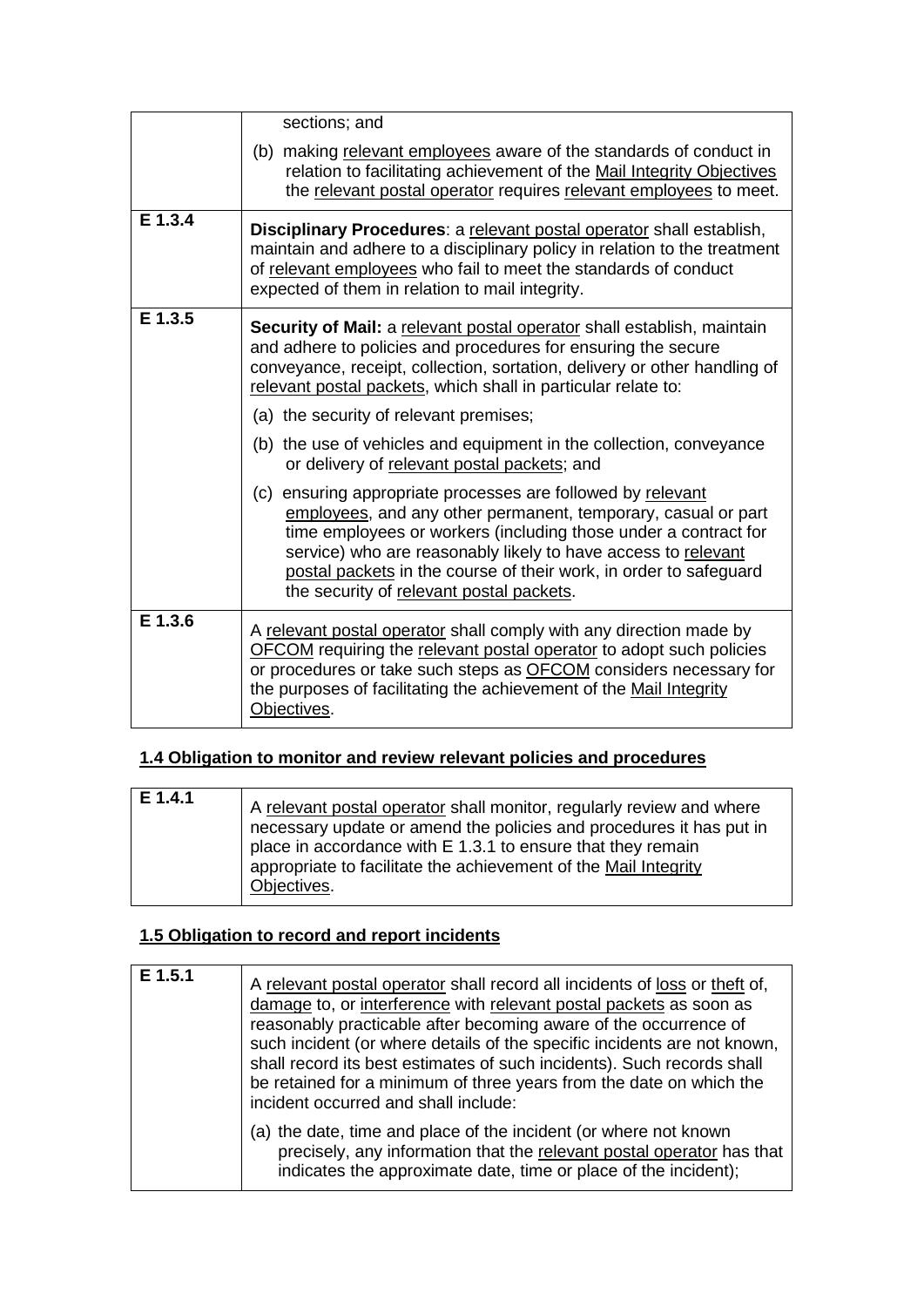|           | (b) the number of (or where the precise number is not known, a<br>reasonable estimate of the number of and details of the<br>methodology used for the purposes of preparing the estimates of)<br>relevant postal packets involved in the incident;<br>(c) any other particulars relating to the incident which it would be<br>reasonable to record, including a concise explanation of the factual<br>circumstances of the incident and whether the incident forms part<br>of a discernible trend; and<br>(d) any actions taken as a result of the incident. |
|-----------|--------------------------------------------------------------------------------------------------------------------------------------------------------------------------------------------------------------------------------------------------------------------------------------------------------------------------------------------------------------------------------------------------------------------------------------------------------------------------------------------------------------------------------------------------------------|
| $E$ 1.5.2 | A relevant postal operator shall provide copies of any records made<br>for the purposes of E 1.5.1 as soon as reasonably practicable in<br>response to a request by <b>OFCOM</b> for such records.                                                                                                                                                                                                                                                                                                                                                           |
| E 1.5.3   | A relevant postal operator which handled more than 250,000 relevant<br>postal packets in the most recent completed relevant period shall<br>submit to OFCOM and the Consumer Advocacy Bodies reports within<br>three months of the end of the relevant period regarding all incidents<br>of loss or theft of, damage to, or interference with relevant postal<br>packets. The reports shall include:                                                                                                                                                         |
|           | (a) the total number of incidents that occurred and the total number of<br>relevant postal packets involved in all incidents during the relevant<br>period (or where details of the specific incidents are not known, its<br>best estimates of such incidents);                                                                                                                                                                                                                                                                                              |
|           | (b) for each incident identified in the relevant period, the<br>corresponding number of (or where precise numbers are not<br>known, reasonable estimates of the numbers of and details of the<br>methodology used for the purposes of preparing the estimates of)<br>relevant postal packets involved in the incident broken down<br>according to whether the relevant postal packets involved in the<br>incident were lost, stolen, damaged, or interfered with;                                                                                            |
|           | (c) the total number of any prosecutions in relation to offences in<br>connection with mail integrity which that relevant postal operator<br>has instigated in the relevant period; and                                                                                                                                                                                                                                                                                                                                                                      |
|           | (d) a statement of the measures that the relevant postal operator<br>intends to take to remedy any failures or patterns of failure to<br>achieve the Mail Integrity Objectives and to reduce the numbers of<br>relevant postal packets lost, stolen, damaged or interfered with.                                                                                                                                                                                                                                                                             |
|           | For the purposes of these reports, the references to "lost" or "loss"<br>exclude items that are substantially delayed. Such items are to be<br>reported in these reports as "substantially delayed".                                                                                                                                                                                                                                                                                                                                                         |

## **1.6 Franchisees, agents and sub-contractors**

| E 1.6.1 | A relevant postal operator shall ensure that, so far as is reasonably<br>practicable, all of:                                                                                                                    |
|---------|------------------------------------------------------------------------------------------------------------------------------------------------------------------------------------------------------------------|
|         | (a) its franchisees, agents or sub-contractors (if any) who are involved<br>in the conveyance, receipt, collection, sortation, delivery or<br>handling of relevant postal packets, comply with this Condition E1 |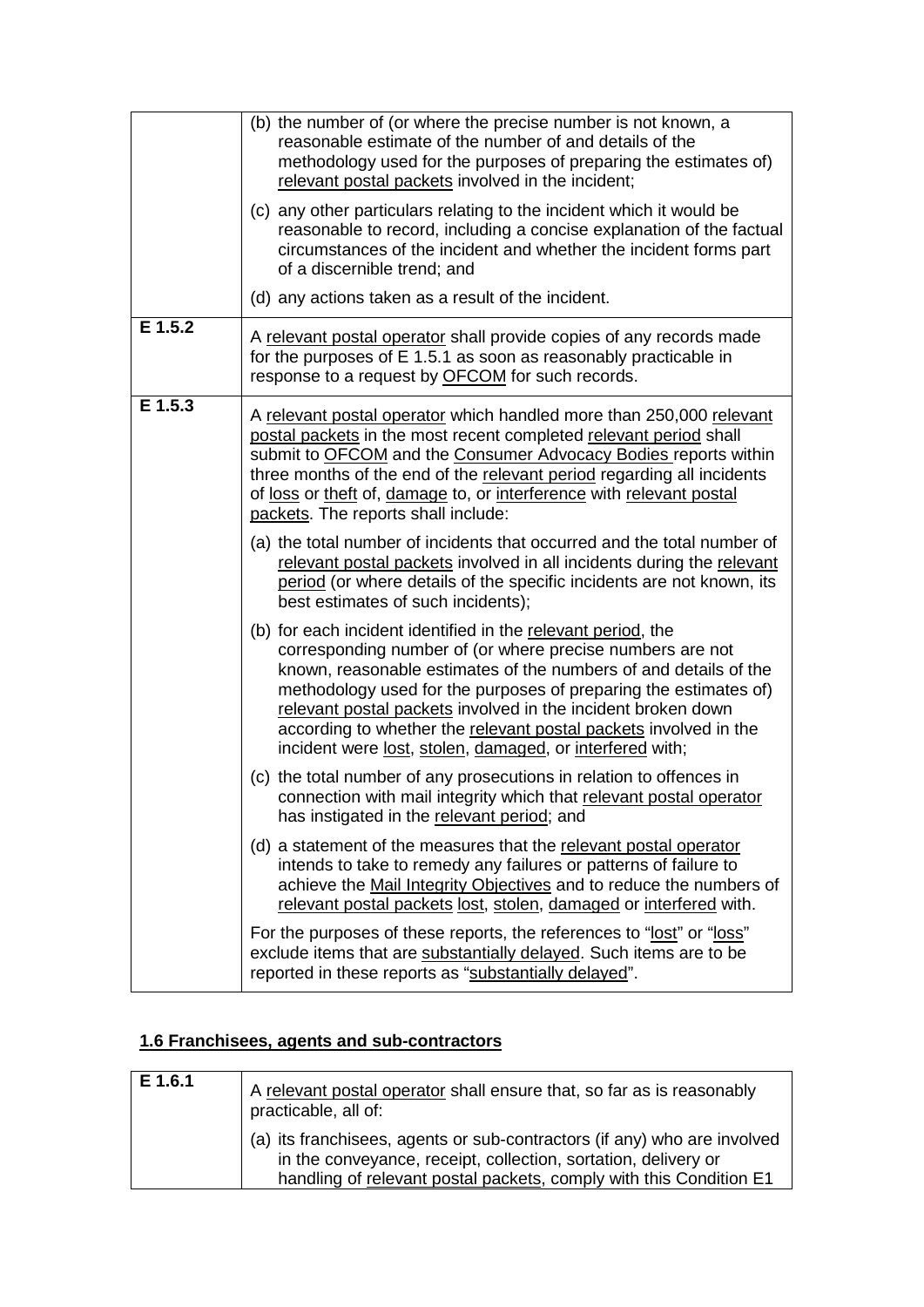|         | as if this Condition E1 applied to the franchisee, agent or sub-<br>contractor; and                                                                                                                                                                                                                                                                                                                                                                                                                                                                                                                                                                   |
|---------|-------------------------------------------------------------------------------------------------------------------------------------------------------------------------------------------------------------------------------------------------------------------------------------------------------------------------------------------------------------------------------------------------------------------------------------------------------------------------------------------------------------------------------------------------------------------------------------------------------------------------------------------------------|
|         | (b) its agents or sub-contractors (if any) who are responsible for<br>providing relevant employees to work for the relevant postal<br>operator, comply with this Condition E1 as if this Condition E1<br>applied to such agent or sub-contractor.                                                                                                                                                                                                                                                                                                                                                                                                     |
| E 1.6.2 | Where the franchisee, agent or sub-contractor is a relevant postal<br>operator, it shall be sufficient for the relevant postal operator which<br>lets the franchise, appoints the agent or engages the sub-contractor,<br>as the case may be, to rely on the direct application of this Condition<br>E1 to that relevant postal operator in fulfilment of its obligations under<br>this Condition E1 in respect of relevant postal packets from the point<br>of physical handover of such relevant postal packets and for so long<br>as the relevant postal packets remain in the physical possession of<br>that franchisee, agent or sub-contractor. |

*This table is provided for information and does not form a part of this condition. We make no representations as to its accuracy or completeness. Please refer to the Act.*

| <b>Defined term</b>        | <b>Section</b>                        |
|----------------------------|---------------------------------------|
| <b>OFCOM</b>               | s.90                                  |
| postal operator            | S.27(3)                               |
| postal network             | S.38(3)                               |
| postal packet              | S.27(2)                               |
| postal services            | S.27(1)                               |
| universal service provider | s.65(1) and Schedule 9 paragraph 3(3) |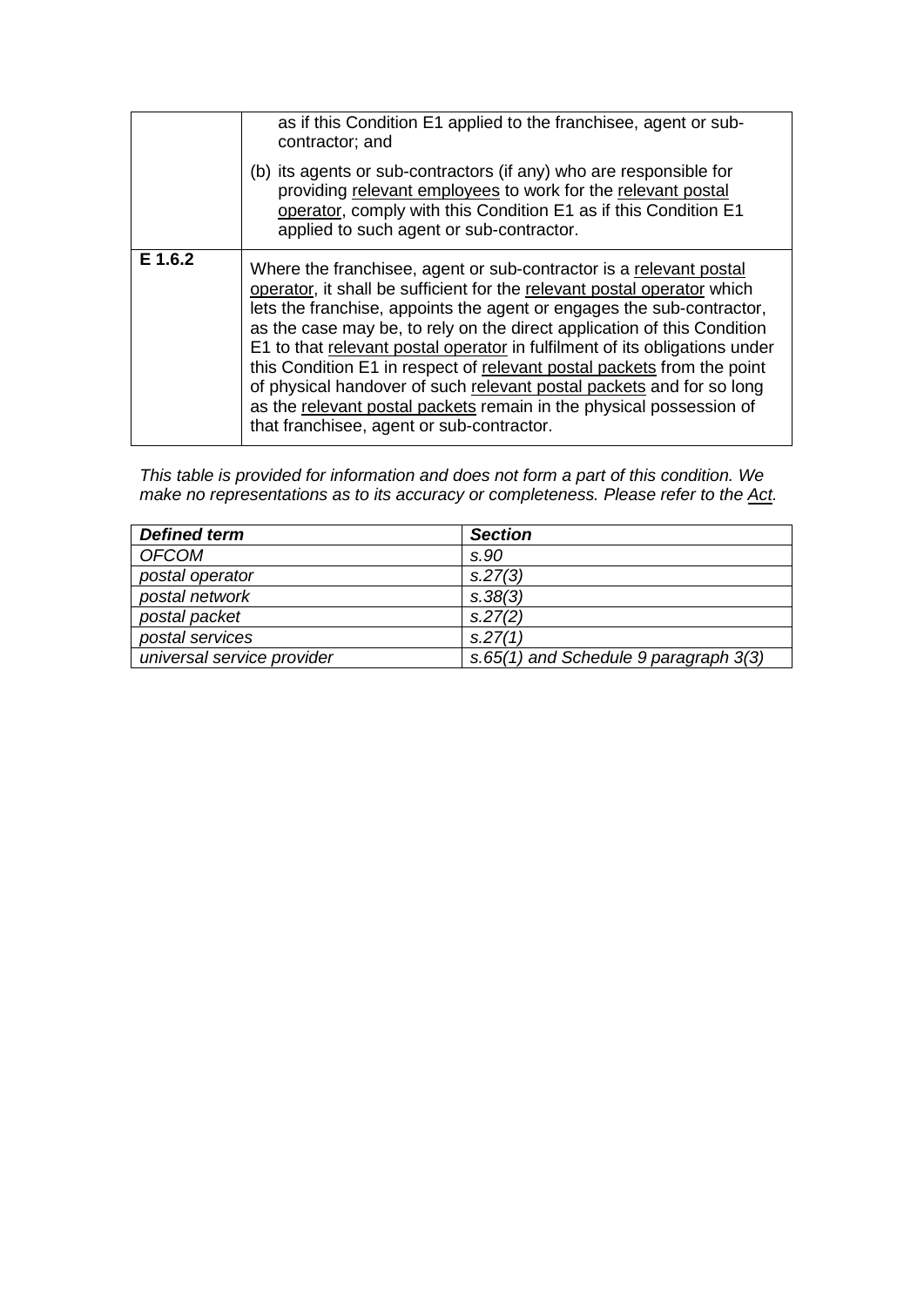### **Annex 9**

## Proposed modification of Essential Condition 1 against the version consulted on in the 2016 Consultation

#### **ESSENTIAL CONDITION 1**

#### **1.1. Application, Definitions and Interpretation**

| E 1.1.1 | This Essential Condition shall apply to relevant postal operators.                                                                                                                                                                                                                                                                                                                                              |
|---------|-----------------------------------------------------------------------------------------------------------------------------------------------------------------------------------------------------------------------------------------------------------------------------------------------------------------------------------------------------------------------------------------------------------------|
| E 1.1.2 | In this Essential Condition-                                                                                                                                                                                                                                                                                                                                                                                    |
|         | (a)<br>"access operator" means a postal operator that is party to a<br>USP Access Agreement with the universal service provider;                                                                                                                                                                                                                                                                                |
|         | (b) "Act" means the Postal Services Act 2011 (c.5);                                                                                                                                                                                                                                                                                                                                                             |
|         | (c) "Appointed Day" means 1 October 2011;                                                                                                                                                                                                                                                                                                                                                                       |
|         | (cd) closed user group network" means a system providing for the<br>conveyance of postal packets (and the incidental services of<br>receiving, collecting, sorting and delivering postal packets)<br>between:                                                                                                                                                                                                   |
|         | i. the premises of one firm and another firm:                                                                                                                                                                                                                                                                                                                                                                   |
|         | ii. a government department and a third party firm;                                                                                                                                                                                                                                                                                                                                                             |
|         | iii. branches and/or units in the same firm; or                                                                                                                                                                                                                                                                                                                                                                 |
|         | iv. government departments,                                                                                                                                                                                                                                                                                                                                                                                     |
|         | where both the sender and the recipient of the postal packets<br>have entered into specific arrangements with the postal operator<br>for the conveyance of postal packets to or from other members of<br>that system, which, for the avoidance of doubt, includes a<br>document exchange;                                                                                                                       |
|         | (de) "Consumer Advocacy Bodies" means Citizens Advice, Citizens<br>Advice Scotland and the General Consumer Council for Northern<br>Ireland;                                                                                                                                                                                                                                                                    |
|         | (ef) "damage" means, in relation to a relevant letterpostal packet, any<br>physical damage to a relevant letterpostal packet (other than<br>damage caused by interference or accidental damage) occurring<br>after the time of acceptance of that relevant letterpostal packet by<br>the relevant postal operator and before its delivery to the person<br>to whom or at the premises to which it is addressed; |
|         | (fg) "DUSP condition" means a designated USP condition imposed<br>under s.36 of the Act;                                                                                                                                                                                                                                                                                                                        |
|         | "express and secured service" means a service involving the<br>(gh)<br>conveyance of postal packets and any incidental services of                                                                                                                                                                                                                                                                              |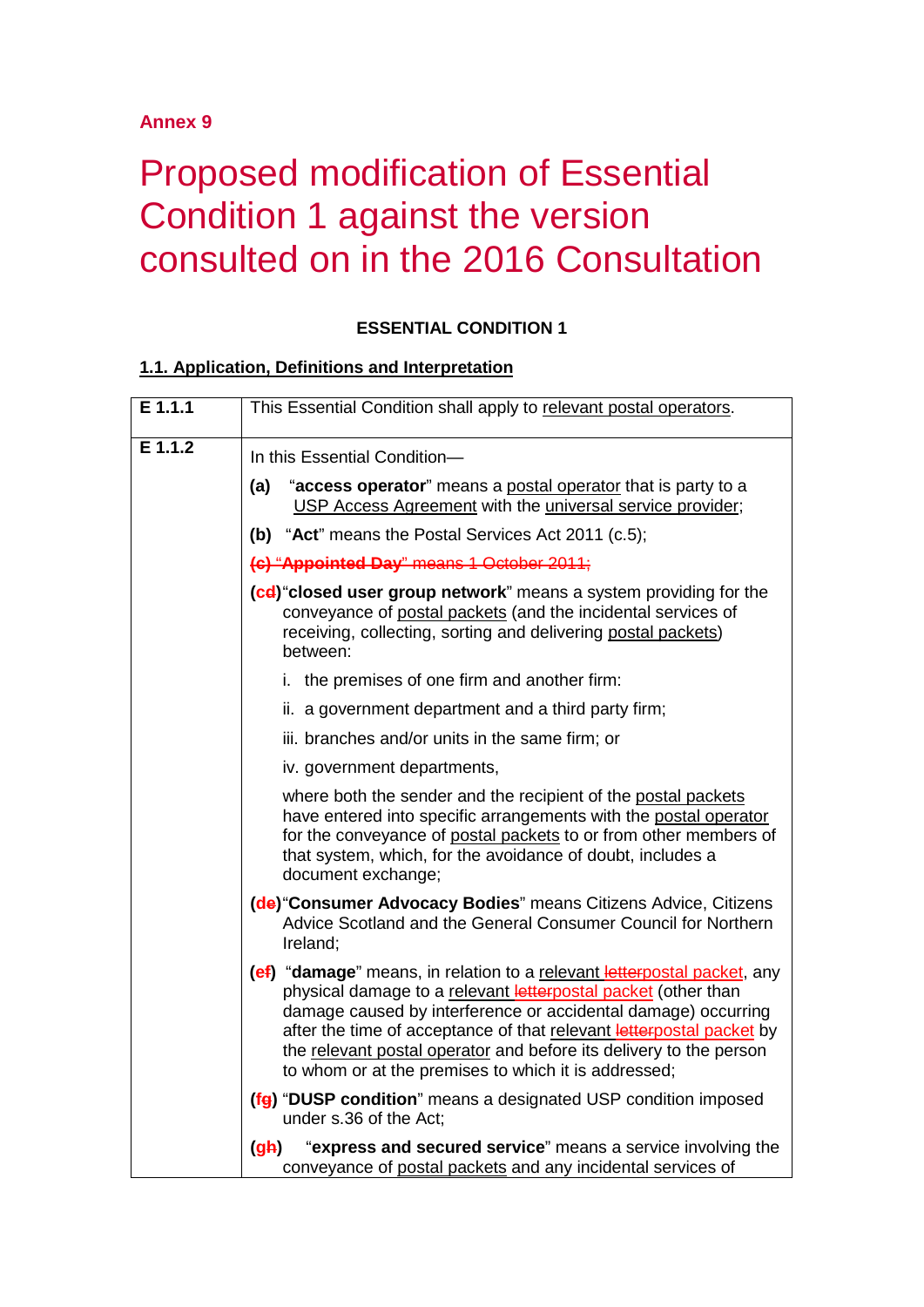| collecting, sorting and delivering those postal packets which have<br>at least one of the following features:                                                                                                                                                                                                                                                                                                                                                                                                                                                                                                                                    |
|--------------------------------------------------------------------------------------------------------------------------------------------------------------------------------------------------------------------------------------------------------------------------------------------------------------------------------------------------------------------------------------------------------------------------------------------------------------------------------------------------------------------------------------------------------------------------------------------------------------------------------------------------|
| a guarantee for delivery by a certain time or date;<br>i.                                                                                                                                                                                                                                                                                                                                                                                                                                                                                                                                                                                        |
| ii.<br>a facility enabling the sender and the recipient to monitor the<br>progress of a postal packet through the postal operator's<br>network, including confirmation of delivery;                                                                                                                                                                                                                                                                                                                                                                                                                                                              |
| (hi) "interference" means interference with a relevant letterpostal<br>packet contrary to sections 83 or 84 of the Postal Services Act<br>2000;                                                                                                                                                                                                                                                                                                                                                                                                                                                                                                  |
| (ii) "intermediary postal operator" means an access operator or any<br>other postal operator that hands over postal packets to another<br>postal operator (including but not limited to the universal service<br>provider) for subsequent conveyance and delivery to the intended<br>recipients of the postal packets;                                                                                                                                                                                                                                                                                                                           |
| (ik) "loss" means the physical loss of a relevant letterpostal packet,<br>other than as a result of:                                                                                                                                                                                                                                                                                                                                                                                                                                                                                                                                             |
| i.<br>having been stolen,                                                                                                                                                                                                                                                                                                                                                                                                                                                                                                                                                                                                                        |
| ii.<br>being incorrectly addressed,                                                                                                                                                                                                                                                                                                                                                                                                                                                                                                                                                                                                              |
| at any time after the acceptance of that relevant letterpostal packet<br>by the relevant postal operator and before its delivery to the<br>person to whom or at the premises to which it is addressed. Save<br>where the context otherwise indicates, loss includes a failure by<br>the relevant postal operator to deliver that relevant-letterpostal<br>packet (i) within 15 working days of its due dateday of delivery or<br>(ii) within such lesser period of time of its due date of delivery as<br>the relevant postal operator may adopt for its own operational or<br>contractual purposes to treat the relevant postal packet as lost; |
| (k) "Mail Integrity Objectives" has the meaning given in E1.2.1;                                                                                                                                                                                                                                                                                                                                                                                                                                                                                                                                                                                 |
| (Im) "public holiday" includes, in relation to a particular territory, any<br>day in relation to which OFCOM has by direction stated that<br>exceptional circumstances require it to be treated as a public<br>holiday;                                                                                                                                                                                                                                                                                                                                                                                                                          |
| (ma) "relevant employees" means permanent, temporary, casual or<br>part time employees or workers (including those under a contract<br>for service), who are (or may be) involved in conveying, receiving,<br>collecting, sorting, delivering or otherwise handling relevant<br>letterspostal packets or who are reasonably likely to have access<br>to relevant letters in the course of their work;                                                                                                                                                                                                                                            |
| (ne) "relevant letter" means a postal packet that is up to no more<br>than 353mm in length, up to no more than 250mm in width, up to<br>no more than 25mm thick and which weighs up to no more than<br>750g;                                                                                                                                                                                                                                                                                                                                                                                                                                     |
| (op) "relevant letters postal service" means a service of conveying<br>relevant letters from one place to another by post and the<br>incidental services of receiving, collecting, sorting and delivering<br>relevant letters, excluding:<br>services for which the relevant postal operator has not                                                                                                                                                                                                                                                                                                                                             |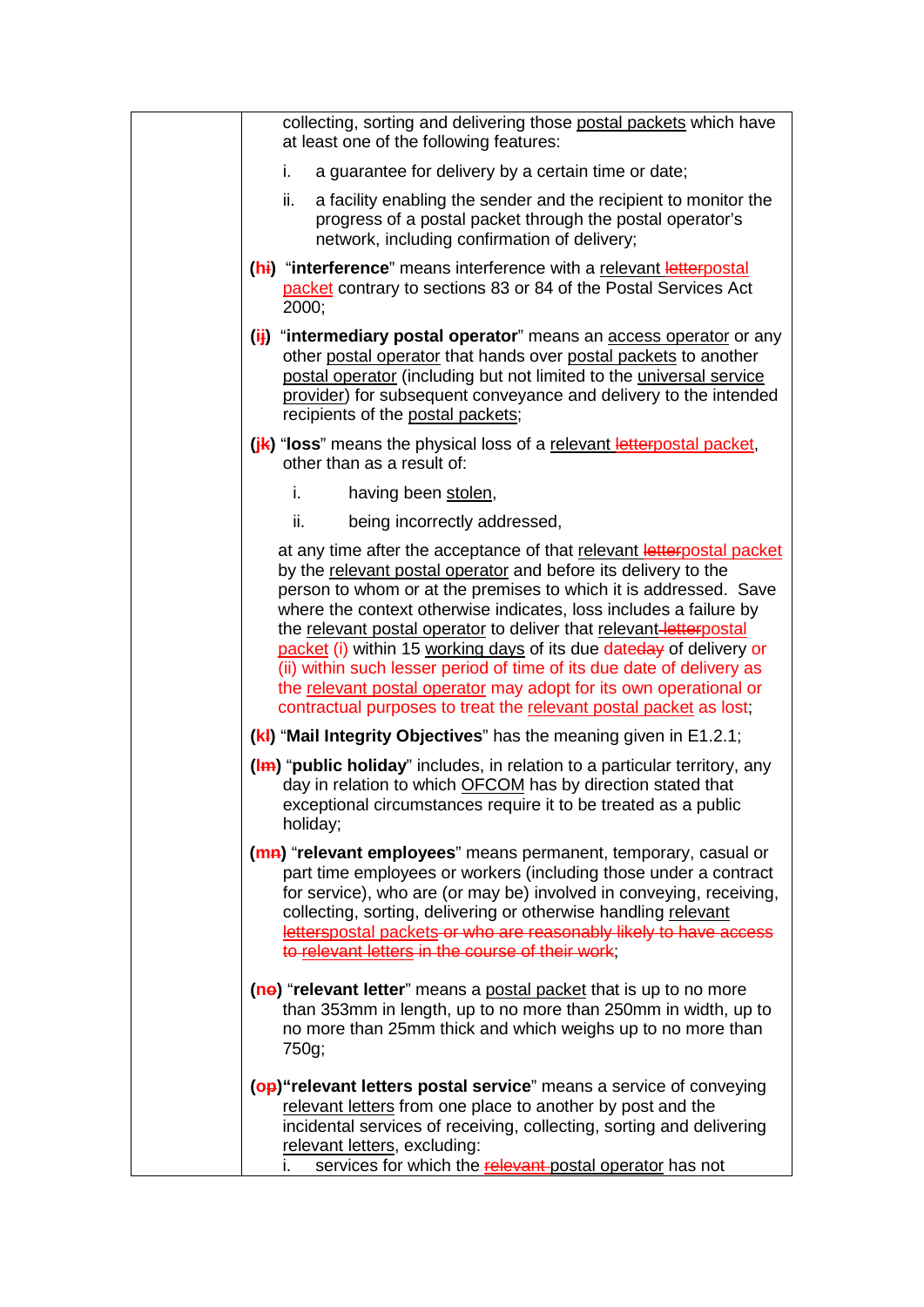| received any payment, reward, profit or advantage with<br>respect to the conveyance of the relevant letters;<br>ii.<br>services provided by a charity which comprise solely the<br>collection, conveyance and delivery of Christmas cards;<br>iii.<br>express and secured services;<br>services consisting of the conveyance of relevant letters<br>iv.<br>within a closed user group network;<br>services provided while acting in the capacity of an<br>v.<br>intermediary postal operator; and<br>vi. services consisting of conveying relevant letters, which have<br>been sent from a location outside of the United Kingdom and<br>which are addressed for delivery to a location outside of the<br>United Kingdom, out of the United Kingdom; |
|------------------------------------------------------------------------------------------------------------------------------------------------------------------------------------------------------------------------------------------------------------------------------------------------------------------------------------------------------------------------------------------------------------------------------------------------------------------------------------------------------------------------------------------------------------------------------------------------------------------------------------------------------------------------------------------------------------------------------------------------------|
| (pe) "relevant period" means any year beginning on 1 April and<br>ending on 31 March;                                                                                                                                                                                                                                                                                                                                                                                                                                                                                                                                                                                                                                                                |
| (qr) "relevant postal operator" means a postal operator that<br>provides a relevant postal service:                                                                                                                                                                                                                                                                                                                                                                                                                                                                                                                                                                                                                                                  |
| (rs) "relevant postal packet" means a postal packet which is<br>conveyed in the provision of a relevant postal service;                                                                                                                                                                                                                                                                                                                                                                                                                                                                                                                                                                                                                              |
| (st) "relevant postal service" means a relevant letters postal service<br>or an untracked DUSP parcel service;                                                                                                                                                                                                                                                                                                                                                                                                                                                                                                                                                                                                                                       |
| (tu) "stolen" means misappropriated contrary to the Theft Act 1968;                                                                                                                                                                                                                                                                                                                                                                                                                                                                                                                                                                                                                                                                                  |
| (u) "substantially delayed" means that a relevant postal packet is<br>not delivered (i) within 15 working days of its due date of delivery<br>or (ii) within such lesser period of time of its due date of delivery<br>as the relevant postal operator may adopt for its own operational<br>or contractual purposes to treat the relevant postal packet as lost,<br>but is subsequently delivered after that period of time has<br>elapsed;                                                                                                                                                                                                                                                                                                          |
| (v) "theft" means misappropriation contrary to the Theft Act 1968;                                                                                                                                                                                                                                                                                                                                                                                                                                                                                                                                                                                                                                                                                   |
| (w) "untracked DUSP parcel service" means a service of conveying<br>postal packets which exceed the dimensions and/or weight of a<br>relevant letter from one place to another by post (and the<br>incidental services of receiving, collecting, sorting and delivering<br>those postal packets), which:<br>the universal service provider is required to provide under a<br>i.<br>DUSP condition; and<br>is not an express or secured service;<br>ii.                                                                                                                                                                                                                                                                                               |
| (x) "USP Access Agreement" means an agreement under which the<br>universal service provider provides access to its postal network in<br>accordance with requirements set out in a condition imposed<br>under section 38 of the Act;                                                                                                                                                                                                                                                                                                                                                                                                                                                                                                                  |
| (y) "working day" means any day which is not a Sunday or a public<br>holiday.                                                                                                                                                                                                                                                                                                                                                                                                                                                                                                                                                                                                                                                                        |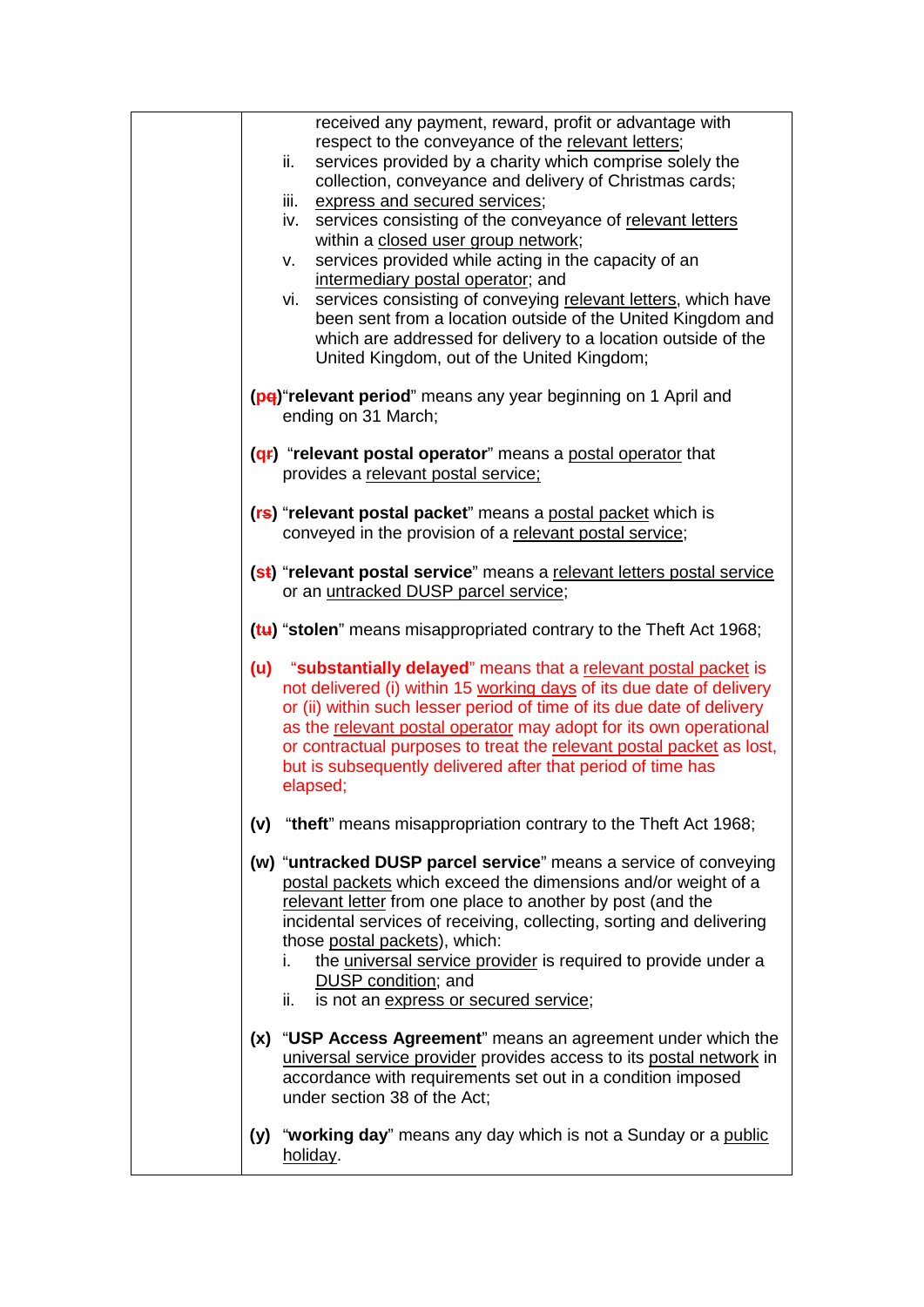| E 1.1.3 | For the purpose of interpreting this Essential Condition-                                                                                                                                                                                                                      |
|---------|--------------------------------------------------------------------------------------------------------------------------------------------------------------------------------------------------------------------------------------------------------------------------------|
|         | except in so far as the context otherwise requires, any word or<br>(a)<br>expression shall have the same meaning as it has been ascribed<br>for the purpose of Part 3 of the Act;                                                                                              |
|         | headings and titles shall be disregarded;<br>(b)                                                                                                                                                                                                                               |
|         | expressions cognate with those referred to in this Essential<br>(c)<br>Condition shall be construed accordingly; and                                                                                                                                                           |
|         | the Interpretation Act 1978 (c. 30) shall apply as if this Essential<br>(d)<br>Condition were an Act of Parliament;                                                                                                                                                            |
|         | (e) references to a "day" are references to a period of twenty-four<br>hours beginning with one midnight and ending with the next,<br>which period shall be treated to include a Saturday, a Sunday, a<br>Bank Holiday, Christmas Day, Good Friday or other public<br>holiday. |
|         | (f) the following shall be deemed to be directions issued by OFCOM<br>agreeing that a day should be treated as a public holiday for the<br>purposes of the definition of "public holiday" in this Essential<br>Condition:                                                      |
|         | Exceptions to Royal Mail's universal service obligation - for 26<br>December 2009 in the UK, bank holidays on Saturdays in the<br>UK, as local holidays in Northern Ireland and Scotland: a<br>decision document (Postal Services Commission, October<br><del>2009).</del>     |

## **1.2. Obligation to protect the integrity of mail**

| E 1.2.1 | A relevant postal operator shall protect the integrity of mail by:<br>(a) taking all necessary reasonable steps to minimise the exposure of<br>relevant postal packets to the risk of loss, theft, damage and/or |
|---------|------------------------------------------------------------------------------------------------------------------------------------------------------------------------------------------------------------------|
|         | interference; and<br>(b) taking all necessary reasonable steps to address mail integrity<br>issues promptly when they arise (the "Mail Integrity Objectives").                                                   |

## **1.3 Obligation to implement and adhere to appropriate policies and procedures**

| E 1.3.1 | For the purpose of achieving compliance with the Mail Integrity<br>Objectives, a relevant postal operator shall establish, maintain and<br>adhere to policies and procedures which satisfy the requirements of E<br>1.3.2 to E 1.3.5.                                                                                                  |
|---------|----------------------------------------------------------------------------------------------------------------------------------------------------------------------------------------------------------------------------------------------------------------------------------------------------------------------------------------|
|         | In designing the relevant policies and procedures, a relevant postal<br>operator shall have regard to the need to ensure that they are<br>proportionate to the scale of the relevant postal services undertaken<br>by the relevant postal operator and the level of risk to mail integrity in<br>relation to the activities concerned. |
| F 1.3.2 | Recruitment of relevant employees: a relevant postal operator shall                                                                                                                                                                                                                                                                    |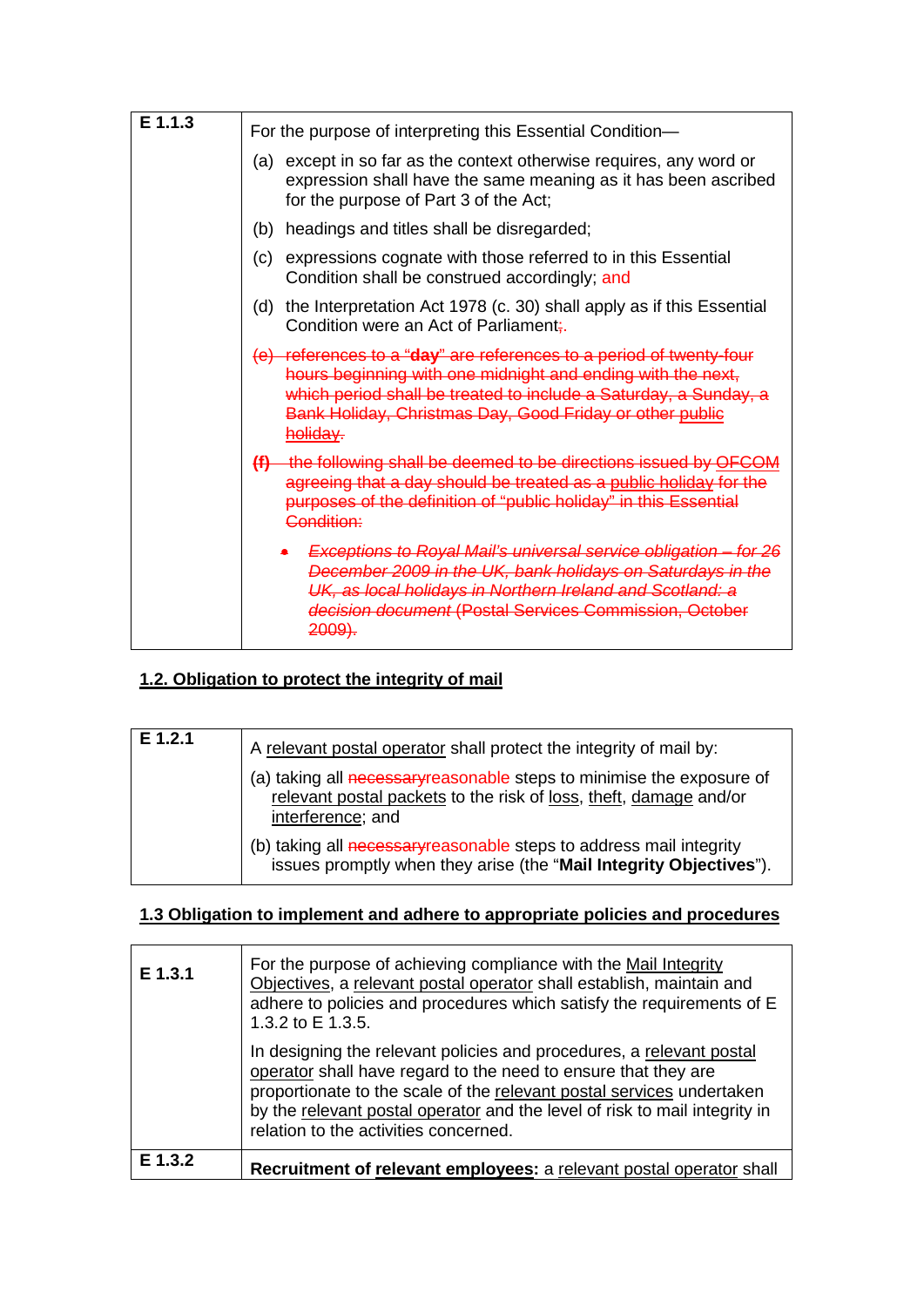|           | establish, maintain and adhere to a recruitment policypolicies in<br>relation to the employment or use of relevant employees and any<br>other temporary, casual or part time employees or workers (including<br>those under a contract for service) who are reasonably likely to have<br>access to relevant postal packets in the course of their work, that areis<br>designed to facilitate the achievement of the Mail Integrity Objectives. |
|-----------|------------------------------------------------------------------------------------------------------------------------------------------------------------------------------------------------------------------------------------------------------------------------------------------------------------------------------------------------------------------------------------------------------------------------------------------------|
| E 1.3.3   | Training relevant employees: a relevant postal operator shall<br>establish, maintain and adhere to a training policy that provides for<br>relevant employees to receive initial and ongoing training so as to<br>facilitate achievement of the Mail Integrity Objectives. This must cover:                                                                                                                                                     |
|           | (a) ensuring relevant employees are informed of the provisions of<br>sections 83 and 84 of the Postal Services Act 2000 and made aware<br>of the seriousness of the offences detailed in those sections; and                                                                                                                                                                                                                                   |
|           | (b) making relevant employees aware of the standards of conduct in<br>relation to facilitating achievement of the Mail Integrity Objectives the<br>regulated relevant postal operator requires relevant employees to<br>meet.                                                                                                                                                                                                                  |
| $E$ 1.3.4 | Disciplinary Procedures: a relevant postal operator shall establish,<br>maintain and adhere to a disciplinary policy in relation to the treatment<br>of relevant employees who fail to meet the standards of conduct<br>expected of them in relation to mail integrity.                                                                                                                                                                        |
| E 1.3.5   | Security of Mail: a relevant postal operator shall establish, maintain<br>and adhere to policies and procedures for ensuring the secure<br>conveyance, receipt, collection, sortation, delivery or other handling of<br>relevant letterspostal packets, which shall in particular relate to:                                                                                                                                                   |
|           | (a) the security of relevant premises; and                                                                                                                                                                                                                                                                                                                                                                                                     |
|           | (b) the use of vehicles and equipment in the collection, conveyance or<br>delivery of relevant postal packets; and                                                                                                                                                                                                                                                                                                                             |
|           | (c) ensuring appropriate processes are followed by relevant<br>employees and any other permanent, temporary, casual or part time<br>employees or workers (including those under a contract for service)<br>who are reasonably likely to have access to relevant postal packets in<br>the course of their work in order to safeguard the security of relevant<br>postal packets.                                                                |
| E 1.3.6   | A relevant postal operator shall comply with any direction made by<br><b>OFCOM</b> requiring the relevant postal operator to adopt such policies<br>or procedures or take such steps as OFCOM considers necessary for<br>the purposes of facilitating the achievement of the Mail Integrity<br>Objectives.                                                                                                                                     |

## **1.4 Obligation to monitor and review relevant policies and procedures**

| <u>E111</u> | A relevant postal operator shall monitor and regularly review<br>compliance with the policies and procedures it has put in place in<br>accordance with $E$ 1.3.1. |
|-------------|-------------------------------------------------------------------------------------------------------------------------------------------------------------------|
| E 1.4.12    | A relevant postal operator mustshall monitor, regularly review and                                                                                                |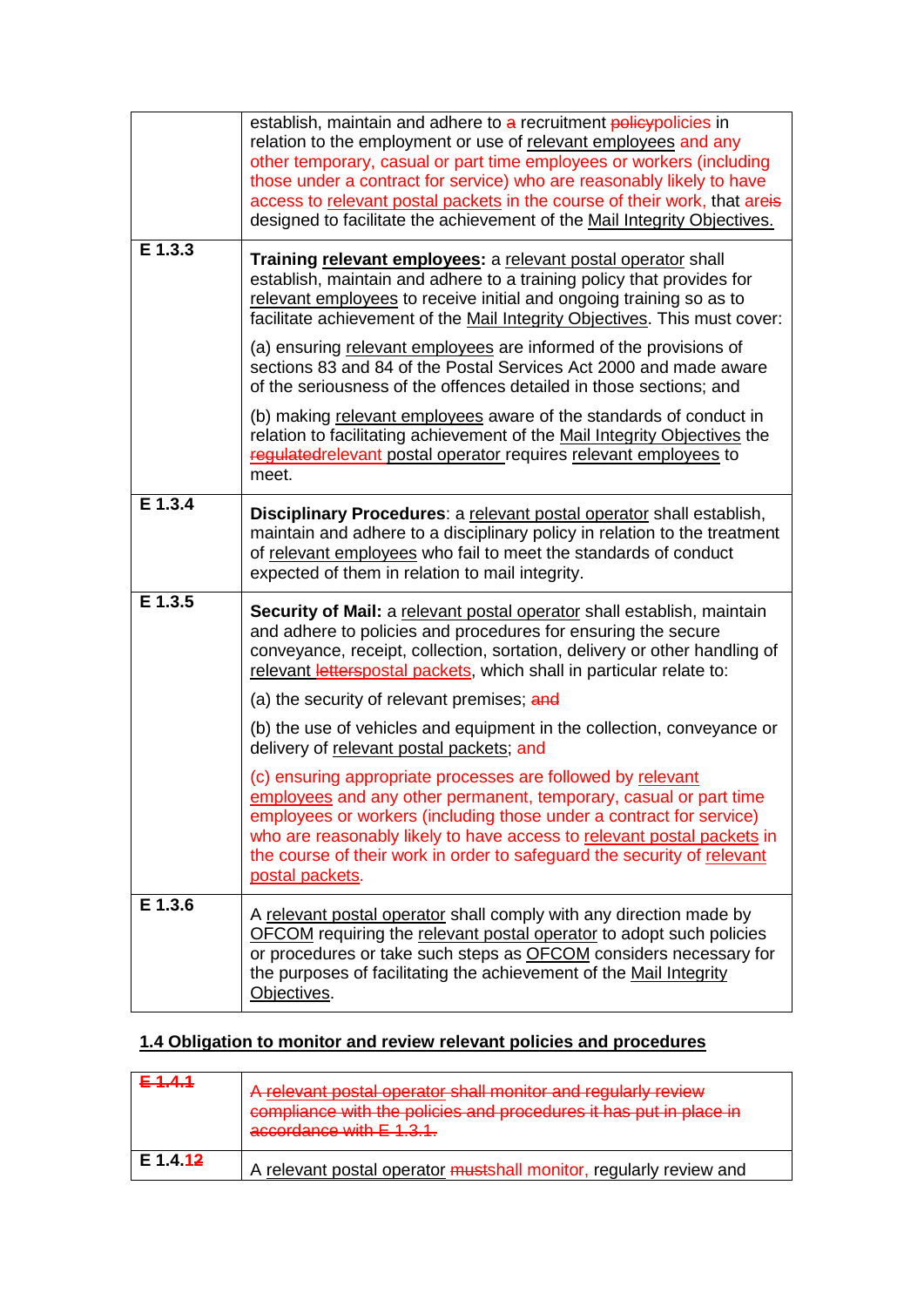| where necessary update or amend the policies and procedures it has<br>$\vert$ put in place in accordance with E 1.3.1 to ensure that they remain |
|--------------------------------------------------------------------------------------------------------------------------------------------------|
| appropriate to facilitate the achievement of the Mail Integrity<br>Objectives.                                                                   |

## **1.5 Obligation to record and report incidents**

| E 1.5.1 | A relevant postal operator shall record separately eachall incidents of<br>loss or theft of, damage to, or interference with relevant postal packets<br>as soon as reasonably practicable after becoming aware of the<br>occurrence of such incident (or where details of the specific incidents<br>are not known, shall record its best estimates of such incidents). Such<br>records shall be retained for a minimum of three years from the date<br>on which the incident occurred and shall include: |
|---------|----------------------------------------------------------------------------------------------------------------------------------------------------------------------------------------------------------------------------------------------------------------------------------------------------------------------------------------------------------------------------------------------------------------------------------------------------------------------------------------------------------|
|         | the date, time and place of the incident (or where not known<br>(a)<br>precisely, any information that the relevant postal operator has<br>that indicates the approximate date, time or place of the<br>incident);                                                                                                                                                                                                                                                                                       |
|         | (b)<br>the number of (or where the precise number is not known, a<br>reasonable estimate of the number of and details of the<br>methodology used for the purposes of preparing the estimates<br>of) relevant postal packets involved in the incident;                                                                                                                                                                                                                                                    |
|         | any other particulars relating to the incident which it would be<br>(c)<br>reasonable to record, including a concise explanation of the<br>factual circumstances of the incident and whether the incident<br>forms part of a discernible trend; and                                                                                                                                                                                                                                                      |
|         | (d)<br>any actions taken as a result of the incident.                                                                                                                                                                                                                                                                                                                                                                                                                                                    |
| E 1.5.2 | A relevant postal operator shall provide copies of any records made<br>for the purposes of E 1.5.1 as soon as reasonably practicable in<br>response to a request by <b>OFCOM</b> for such records.                                                                                                                                                                                                                                                                                                       |
| E 1.5.3 | A relevant postal operator which handled more than 250,000 relevant<br>postal packets in the most recent completed relevant period shall<br>submit to OFCOM and the Consumer Advocacy Bodies reports within<br>three months of the end of the relevant period regarding alleach<br>incidents of loss or theft of, damage to, or interference with relevant<br>postal packets. The reports shall include:                                                                                                 |
|         | (a) the total number of incidents that occurred and the total<br>number of relevant postal packets involved in all incidents<br>during the relevant period (or where details of the specific<br>incidents are not known, its best estimates of such incidents);                                                                                                                                                                                                                                          |
|         | (b) for each individual incident identified in the relevant period, the<br>corresponding number of (or where precise numbers are not<br>known, reasonable estimates of the numbers of and details of<br>the methodology used for the purposes of preparing the<br>estimates of) relevant postal packets involved in the incident<br>broken down according to whether the relevant postal packets<br>involved in the incident were lost, stolen, damaged, or<br>interfered with;                          |